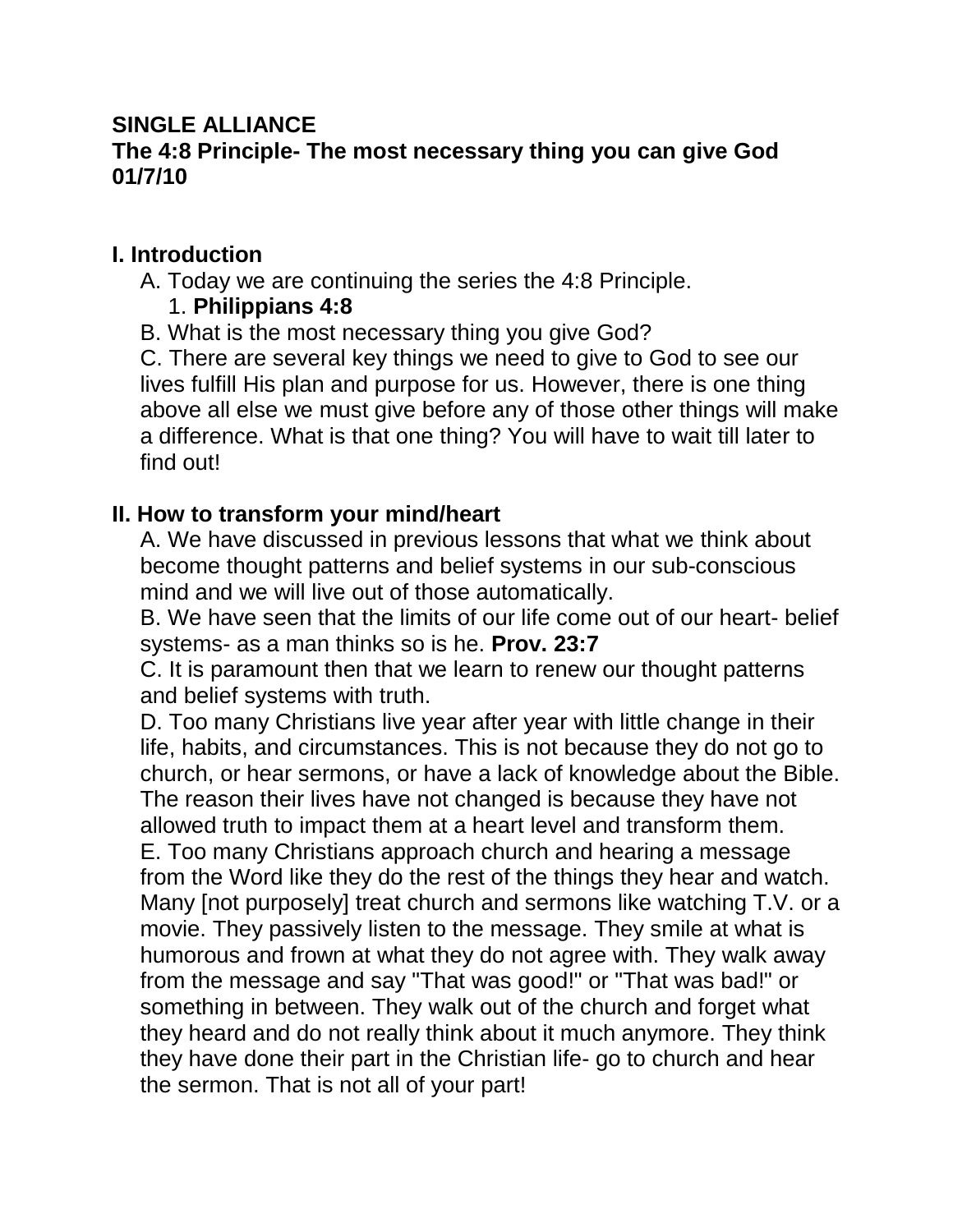- F. **James 1:22** Do not just be a hearer but a doer
	- 1. Our lives will change only when we are a doer of the word.
	- 2. **You cannot be a doer of the Word just by being a hearer of the Word or James would not have said be not a hearer only of the Word!** Many Christians are hearing the Word, but they are not doing the Word, WHY- what is missing?
	- 3. You can only be a doer by being a meditator of the Word! **James 1:23-25**
- G. **Mar 4:24** And He said to them, Be careful what you are hearing. The measure [*of thought and study*] you give [*to the truth you hear*] will be the measure [*of virtue and knowledge*] that comes back to you--and more [*besides*] will be given to you who hear.
- H. **The missing key to heart transformation is meditation on the Word!**
- I. The main word in the NT for meditate is the Greek word **melatao** to revolve in the mind. Used of the Greeks of the meditative pondering and the practice of orators learning their lines by speaking them over and over again to themselves. To rehearse!
	- 1. Actors are doers! But before they can act their part, they must learn their lines by repetition. They also have to see themselves being the role they are to play. They immerse themselves in the part until it becomes a part of them. This is what we must do with the script of the Word of God before it becomes a part of us! However, we will not be living out a fantasy, we will be living out God's reality!
- J. We must rehearse the truth over and over again by speaking it and seeing ourselves in our heart living out the role of a saint, child of God, healed, successful, and prosperous one. This will cause the truth to take root in our lives
- K. Mark 4- The parable of the sower
	- 1. Each ground produced more than the one before it because it was in the ground longer and took deep root.
- L. Now what is it that we must give God above all else before our lives can fulfill His purpose and plan? **IT IS OUR TIME!**
- M. Most Christians are not given God sufficient time in His Word and in prayer/worship. If you will give God your time, He will give you all He has! It takes time in God's word to feed our faith. It takes time to worship God like we should. It takes time to pray as we should. It